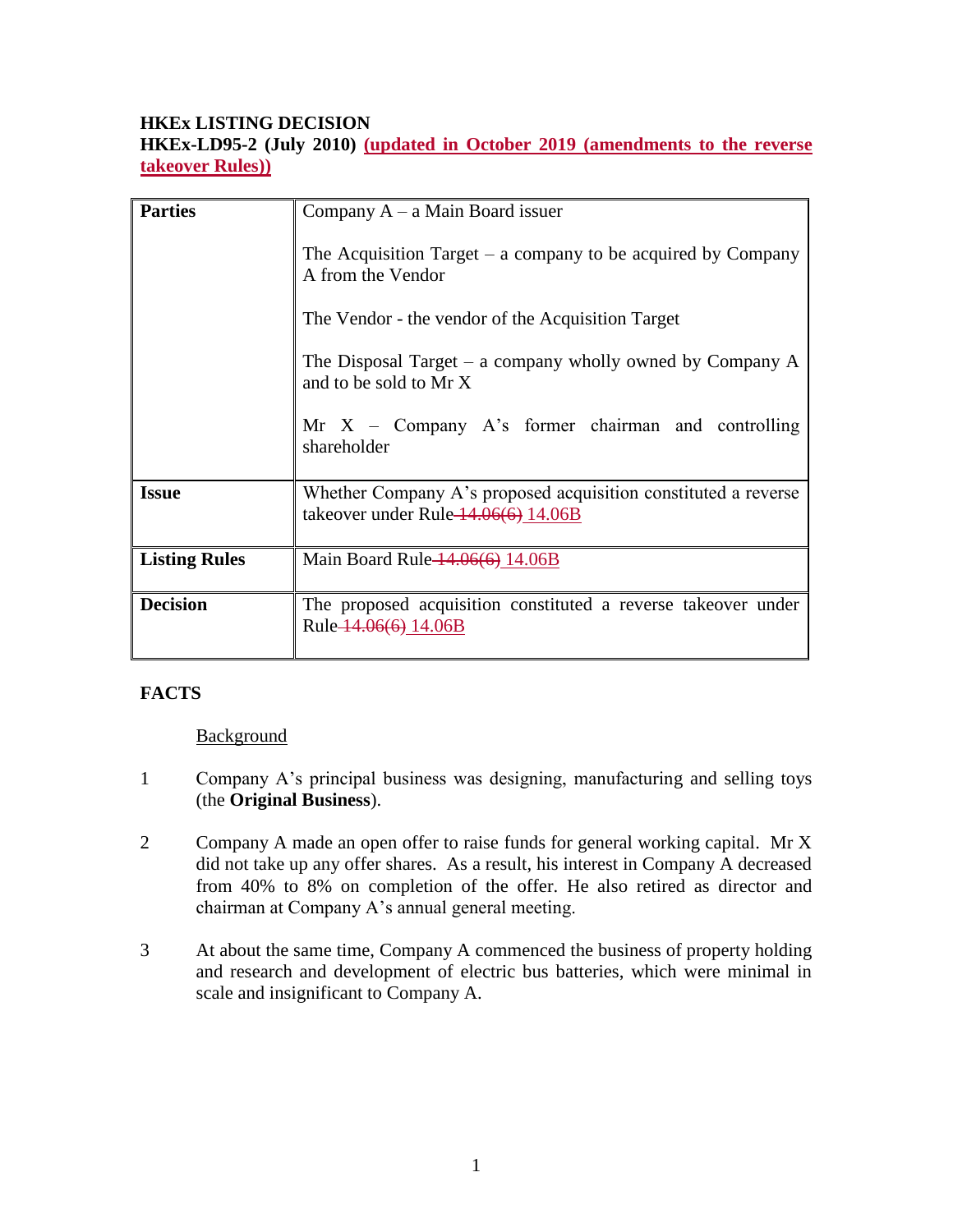### Proposed acquisition and disposal

- 4 Four months after the completion of the open offer, Company A proposed to:
	- a. acquire the Acquisition Target from the Vendor (the **Acquisition**). The Acquisition Target was in the business of manufacturing equipment for the production of thin film solar modules. The Acquisition would be a very substantial acquisition, its completion was not conditional on the Disposal; and
	- b. sell the Original Business to Mr X (the **Disposal**). This would be a very substantial disposal and conditional on completion of the Acquisition.
- 5 The Acquisition Target, established less than a year earlier, had yet to generate any revenue.
- 6 Company A would pay for the Acquisition by issuing consideration shares and convertible bonds to the Vendor. The consideration shares and the shares convertible from the bonds would represent about 17% and 70% of Company A's enlarged share capital respectively. The terms of the convertible bonds would not allow any conversion which would trigger a mandatory general offer under the Takeovers Code (the **Conversion Restriction**).
- 7 Company A would use the disposal proceeds to (i) repay shareholder loans; and (ii) pay a special dividend to shareholders.
- 8 Company A considered that the Acquisition would enable it to change its business into a new area with high potential growth whereas the Disposal would realise its investment in a loss making business.
- 9 There was an issue of whether the Acquisition would constitute a reverse takeover under Rule 14.06(6).
- 10 Company A submitted that the Acquisition would not be a reverse takeover under the Rule because:
	- a. the Acquisition and the Disposal would not result in a change in control of Company A (as defined under the Takeovers Code); and
	- b. no vendor gained control of Company A within 24 months before the agreements for the proposed Acquisition and Disposal.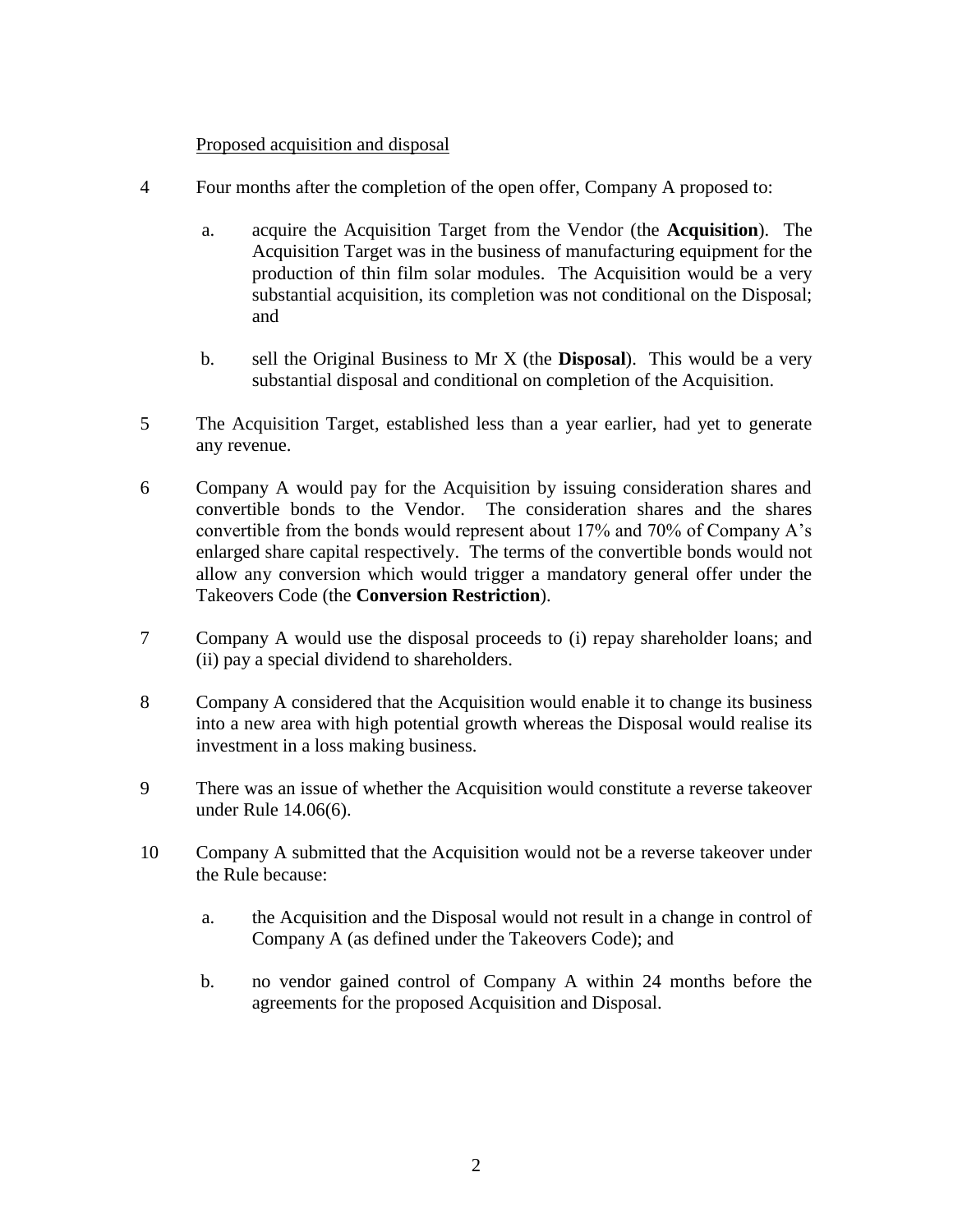### **APPLICABLE LISTING RULES**

11 Rule 14.06(6) defines a "reverse takeover" as:

an acquisition or a series of acquisitions of assets by an issuer which, in the opinion of the Exchange, constitutes, or is part of a transaction or arrangement or series of transactions or arrangements which constitute, an attempt to achieve a listing of the assets to be acquired and a means to circumvent the requirements for new applicants set out in Chapter 8 of the Exchange Listing Rules. A "reverse takeover" normally refers to:

- (a) an acquisition or a series of acquisitions (aggregated under rules 14.22 and 14.23) of assets constituting a very substantial acquisition where there is or which will result in a change in control (as defined in the Takeovers Code) of the listed issuer (other than at the level of its subsidiaries); or
- (b) acquisition(s) of assets from a person or a group of persons or any of his/their associates pursuant to an agreement, arrangement or understanding entered into by the listed issuer within 24 months of such person or group of persons gaining control (as defined in the Takeovers Code) of the listed issuer (other than at the level of its subsidiaries), where such gaining of control had not been regarded as a reverse takeover, which individually or together constitute(s) a very substantial acquisition. … …".

(Rule 14.06(6) (now Rule 14.06B) was amended on 1 October 2019. See Note 1 below.)

### **ANALYSIS**

12 Rule 14.06(6) seeks to prevent circumvention of the new listing requirements. Its introductory paragraph defines "reverse takeover" as an acquisition or a series of acquisitions which represents, in the Exchange's opinion, an attempt to (i) list the assets to be acquired and (ii) circumvent the new listing requirements. Rules 14.06(6)(a) and (b) provide bright line tests which apply to two specific forms of reverse takeover. They are not meant to be exhaustive. Therefore, transactions which are in substance backdoor listings but fall outside sub-rules (a) and (b) could still be treated as reverse takeovers. This, in practice, has been applied only to extreme cases (see the Listing Committee Annual Report 2009).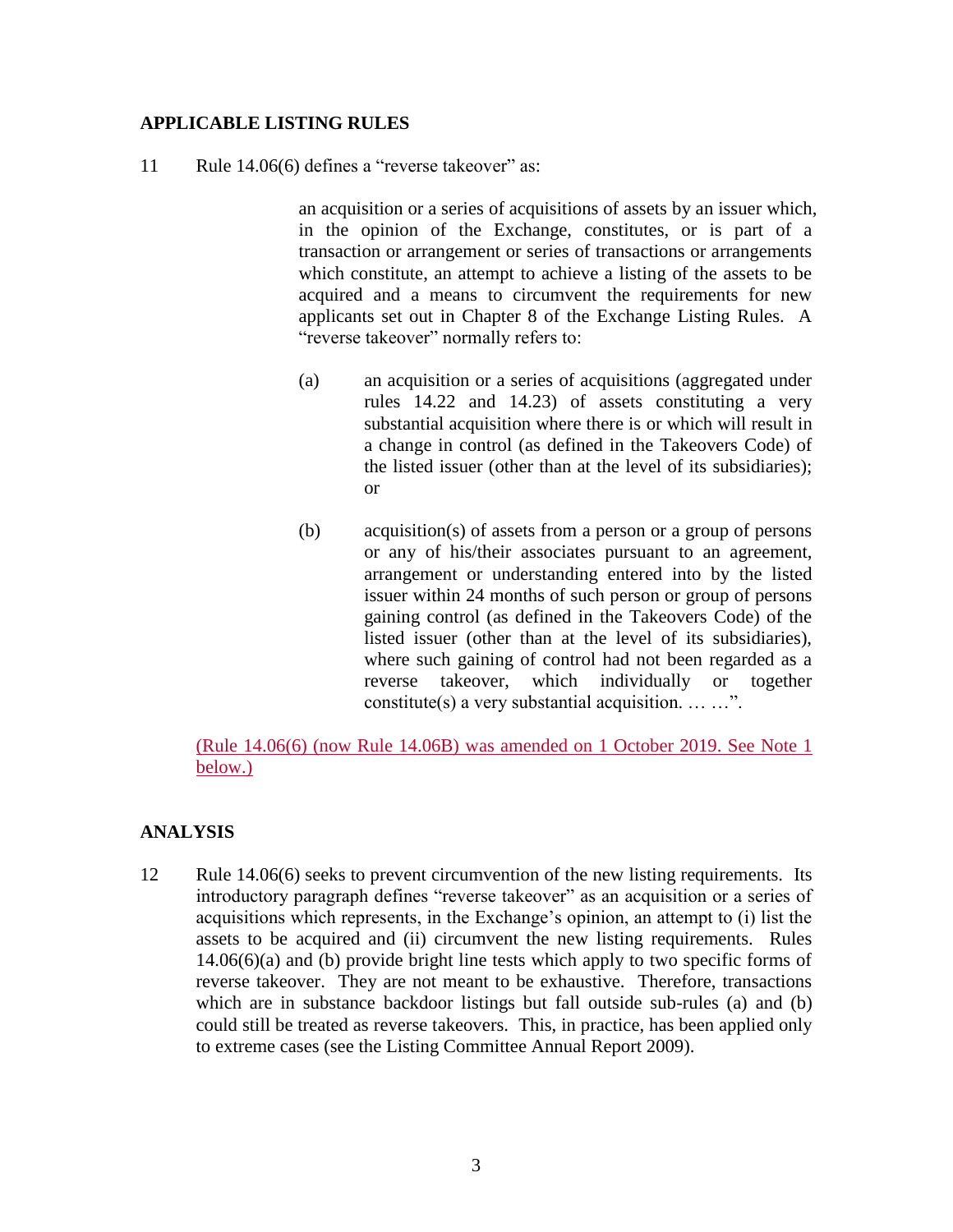- 13 Rules 14.06(6)(a) and (b) did not apply here because (i) the Acquisition would not trigger the change in control test under sub-rule (a); and (ii) the Vendor did not gain control of Company A within 24 months before the Acquisition would be completed.
- 14 In considering whether the Acquisition would be a reverse takeover defined under Rule 14.06(6) and an extreme case, the Exchange considered that:
	- a. The Acquisition and Disposal would effect a complete change of Company A's principal business. Through the Disposal, Company A would sell the Original Business to its former controlling shareholder, Mr X, whereas the Acquisition would result in an injection of a new business from the Vendor. This would be a listing of the Acquisition Target's business.
	- b. The Acquisition Target had no trading record and could not meet the profit test for new applicants under Rule 8.05(1)(a).
- 15 Company A submitted that the Acquisition would not be a reverse takeover as it would not result in a change in control of Company A (as defined under the Takeovers Code). The Exchange considered this fact irrelevant. An acquisition is a reverse takeover under the introductory paragraph of Rule 14.06(6) if the Exchange is satisfied that it is an attempt to (i) list the assets to be acquired and (ii) circumvent the new listing requirements. This is irrespective of whether it would result in a change in control. In this case, the Exchange considered that (i) and (ii) were satisfied given the factors in paragraph 14.

# **CONCLUSION**

16 The Acquisition constituted part of a series of transactions intended to circumvent the requirements for new applicants and was an extreme case.

## *Notes*

- *1 The reverse takeover Rules were amended on 1 October 2019. Under the new Rule 14.06B (which incorporates former Rule 14.06(6) with certain modifications):*
	- *A "reverse takeover" is defined as an acquisition or series of acquisitions by a listed issuer which, in the opinion of the Exchange, constitutes, or is part of a transaction and/or arrangement or series of transactions and/or arrangements which constitutes, an attempt to achieve a listing of the acquisition targets and a means to circumvent the requirements for new applicants as set out in Chapter 8 of the Listing Rules.*